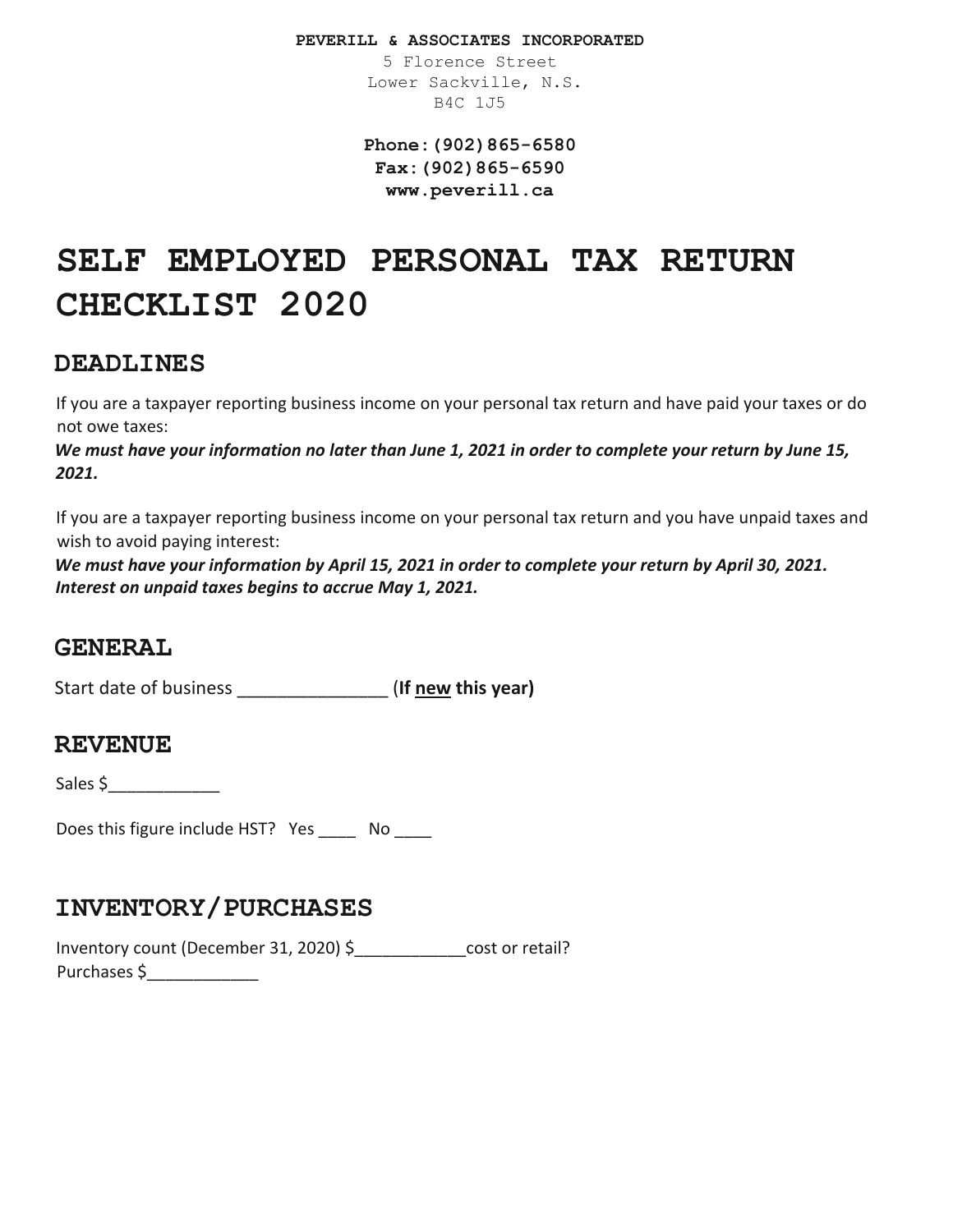### **EXPENSES**

Do expenses include HST? Yes No

If you are HST registered, please separate out and list all HST on all the expenses below.

Provide us with the following amounts:

- Advertising \$
- Dues and fees \$
- Postage/Freight (post office/courier receipts) \$
- Interest (from credit card and/or line of credit highlight business charges on statements\$ **Definition** Other bank charges \$
- Maintenance and repairs (to office/building that is not in personal home) \$
- Any food/beverage or restaurant receipts (related to client or business travel only) \$
	- Office (business cards, faxes, paper, envelopes, etc.) \$
- Supplies  $\zeta$
- Tax preparation (last year) \$ \_\_\_\_\_\_\_\_\_\_\_\_ (if we did not prepare it)
- Salaries to your employees \$
- Travel (airfare, hotel, transportation) \$\_\_\_\_\_\_\_\_\_\_\_\_
- Telephone cellular (highlight business calls on phone bills including tax) \$
- Telephone **long distance** for business (highlight/underline on phone bills incl. tax) \$

\_\_\_\_\_\_\_\_\_\_\_\_\_\_\_\_\_\_\_\_\_\_\_\_\_\_\_\_\_\_\_\_\_\_\_\_\_\_\_\_\_\_\_\_\_\_\_\_\_\_\_\_\_\_\_\_\_\_\_\_\_\_\_\_\_\_\_\_\_\_\_\_\_\_\_\_\_\_\_\_ \_\_\_\_\_\_\_\_\_\_\_\_\_\_\_\_\_\_\_\_\_\_\_\_\_\_\_\_\_\_\_\_\_\_\_\_\_\_\_\_\_\_\_\_\_\_\_\_\_\_\_\_\_\_\_\_\_\_\_\_\_\_\_\_\_\_\_\_\_\_\_\_\_\_\_\_\_\_\_\_ \_\_\_\_\_\_\_\_\_\_\_\_\_\_\_\_\_\_\_\_\_\_\_\_\_\_\_\_\_\_\_\_\_\_\_\_\_\_\_\_\_\_\_\_\_\_\_\_\_\_\_\_\_\_\_\_\_\_\_\_\_\_\_\_\_\_\_\_\_\_\_\_\_\_\_\_\_\_\_\_ \_\_\_\_\_\_\_\_\_\_\_\_\_\_\_\_\_\_\_\_\_\_\_\_\_\_\_\_\_\_\_\_\_\_\_\_\_\_\_\_\_\_\_\_\_\_\_\_\_\_\_\_\_\_\_\_\_\_\_\_\_\_\_\_\_\_\_\_\_\_\_\_\_\_\_\_\_\_\_\_ \_\_\_\_\_\_\_\_\_\_\_\_\_\_\_\_\_\_\_\_\_\_\_\_\_\_\_\_\_\_\_\_\_\_\_\_\_\_\_\_\_\_\_\_\_\_\_\_\_\_\_\_\_\_\_\_\_\_\_\_\_\_\_\_\_\_\_\_\_\_\_\_\_\_\_\_\_\_\_\_ \_\_\_\_\_\_\_\_\_\_\_\_\_\_\_\_\_\_\_\_\_\_\_\_\_\_\_\_\_\_\_\_\_\_\_\_\_\_\_\_\_\_\_\_\_\_\_\_\_\_\_\_\_\_\_\_\_\_\_\_\_\_\_\_\_\_\_\_\_\_\_\_\_\_\_\_\_\_\_\_ \_\_\_\_\_\_\_\_\_\_\_\_\_\_\_\_\_\_\_\_\_\_\_\_\_\_\_\_\_\_\_\_\_\_\_\_\_\_\_\_\_\_\_\_\_\_\_\_\_\_\_\_\_\_\_\_\_\_\_\_\_\_\_\_\_\_\_\_\_\_\_\_\_\_\_\_\_\_\_\_

Other \$\_\_\_\_\_\_\_\_\_\_\_\_ (provide explanation)

 Assets over \$500 if purchased in 2020 (**Please specify**: computer, furniture etc. and provide breakdown if more than one asset purchased in year)  $\oint$ 

\_\_\_\_\_\_\_\_\_\_\_\_\_\_\_\_\_\_\_\_\_\_\_\_\_\_\_\_\_\_\_\_\_\_\_\_\_\_\_\_\_\_\_\_\_\_\_\_\_\_\_\_\_\_\_\_\_\_\_\_\_\_\_\_\_\_\_\_\_\_

## **HOME OFFICE MEASUREMENT**

#### MEASUREMENT

**Square footage of entire house/apartment** sq. ft.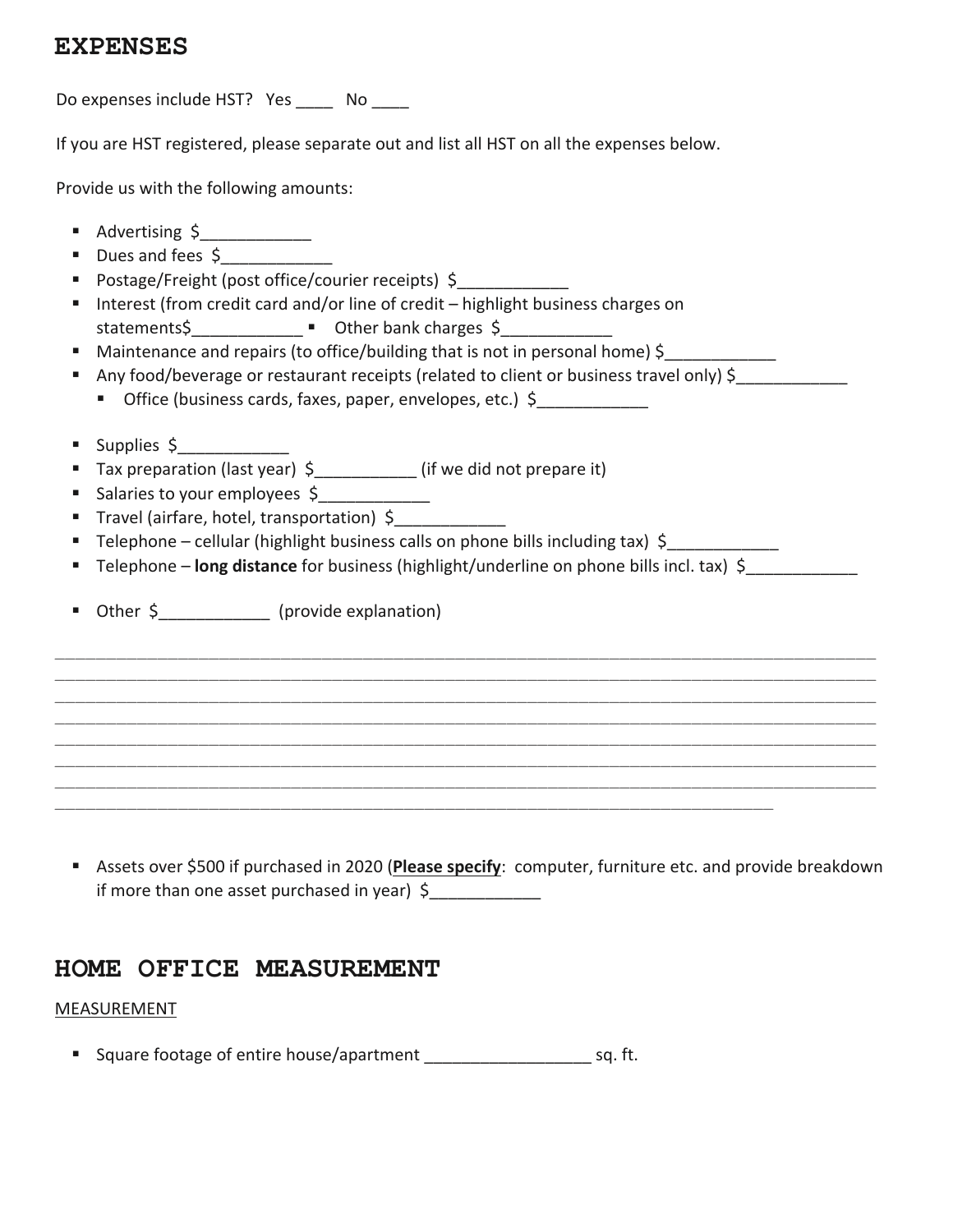| ■ Square footage of room used for office | sq. ft. |
|------------------------------------------|---------|
|                                          |         |

#### **EXPENSES**

- Heat (if other than electric)  $\zeta$
- **Electricity**  $\zeta$
- House/apartment insurance \$
- Repairs or maintenance to house/apartment \$
- Mortgage interest (statement from bank) \$
- Property taxes paid (statement from bank or municipality)  $\oint$
- **Rent \$** \_\_\_\_\_\_\_
- Internet \$\_\_\_\_\_\_\_\_\_\_\_
- Water \$\_\_\_\_\_\_\_\_\_\_\_\_\_\_\_

## **AUTOMOBILE CHECKLIST**

KILOMETERS (Note: Let us know if you used 2 cars for business in 2020)

- Odometer reading at end of year December 31, 2020 \_\_\_\_\_\_\_\_\_\_\_\_\_\_km
- **Odometer reading at beginning of year January 1, 2020\*** Km
- Kilometers driven for business **and the set of the set of the Kilometers** driven for business **km** (total from **mileage log**)
- \* or at date when business started in 2020

## **VEHICLE SPECIFICATIONS (Only if purchased in 2020)**

- $\blacksquare$  Model
- $Year$
- Date of purchase
- Purchase price (including taxes) \$
- In vehicle purchased this year, trade in amount from old vehicle
- If purchased new this year, please include a copy of the purchase invoice for us to see.

## **VEHICLE EXPENSES**

- Gas \$ (receipts for the business year only)
- Repairs and Maintenance \$\_\_\_\_\_\_\_\_\_\_\_\_\_ (receipts for business year only)
- **Insurance paid during the year**  $\frac{1}{2}$
- License \$ (Dept. of Motor Vehicles)
- Vehicle loan interest (request a statement from your bank) \$
- Lease payments (highlight all charges on statement from finance co.) \$
- Bridge tokens (used for business only) \$
- Parking slips (used for business only) \$